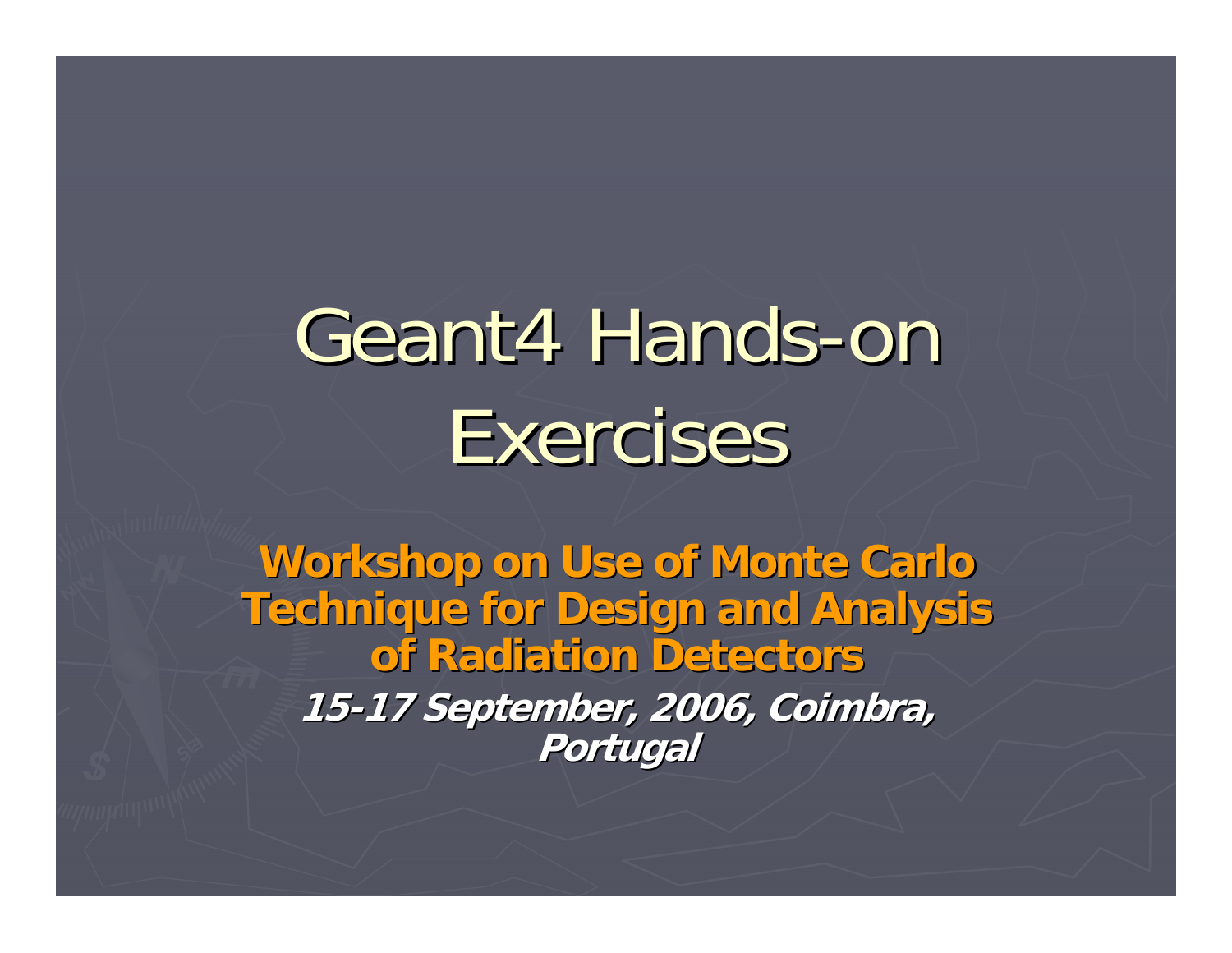## Introductory Remarks

► This short tutorial supposed to be an introduction to the Geant4 toolkit  $\blacktriangleright$  Today only Linux ► More detailed tutorial materials are available inGeant4 web:<http://cern.ch/geant4> ► Complete documentation is also available in the web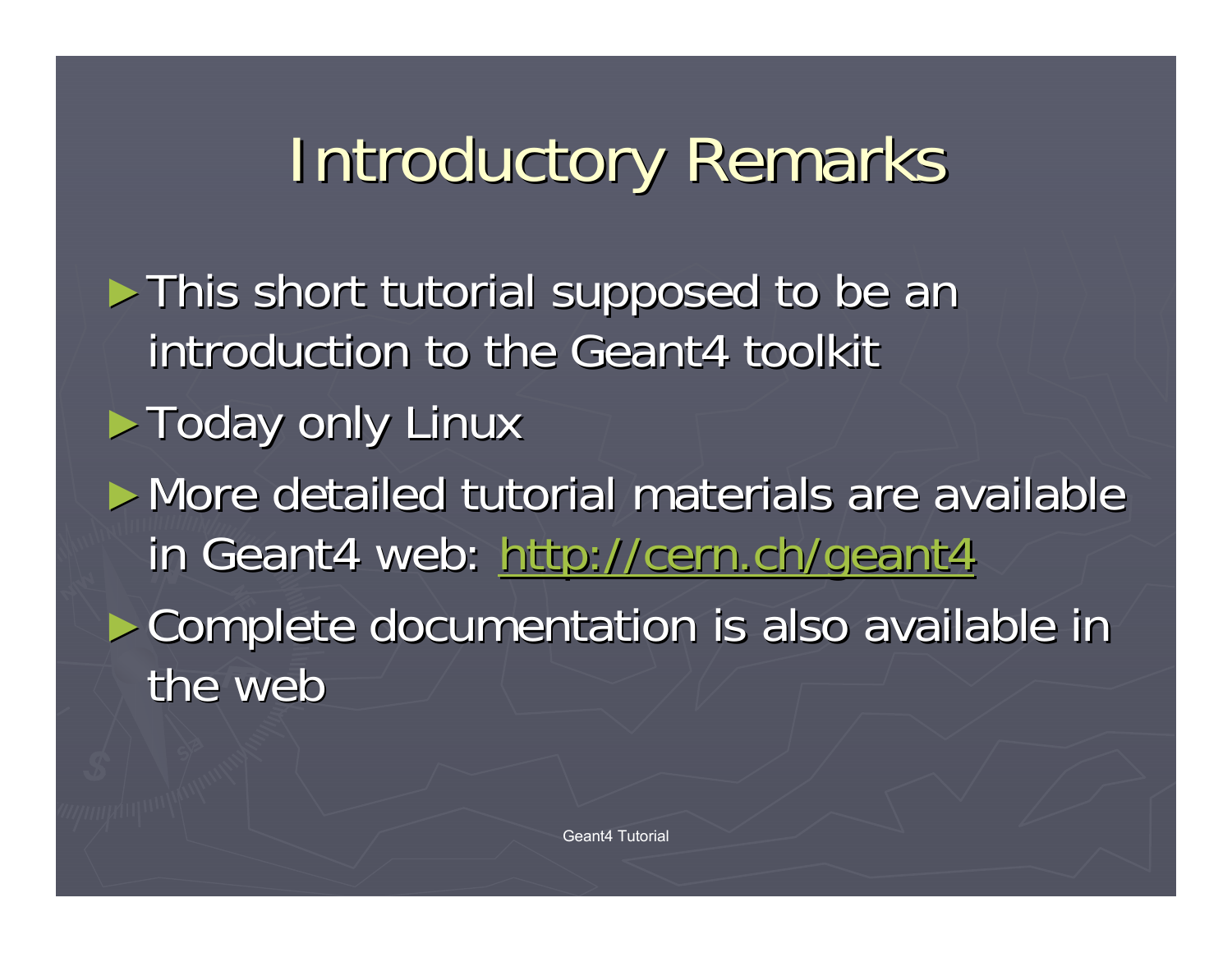## Installation

► Geant4 toolkit requires installation procedure

► The only mandatory external library CLHEP ► Today you will use Geant4 already installed in the server polaris.fis.uc.pt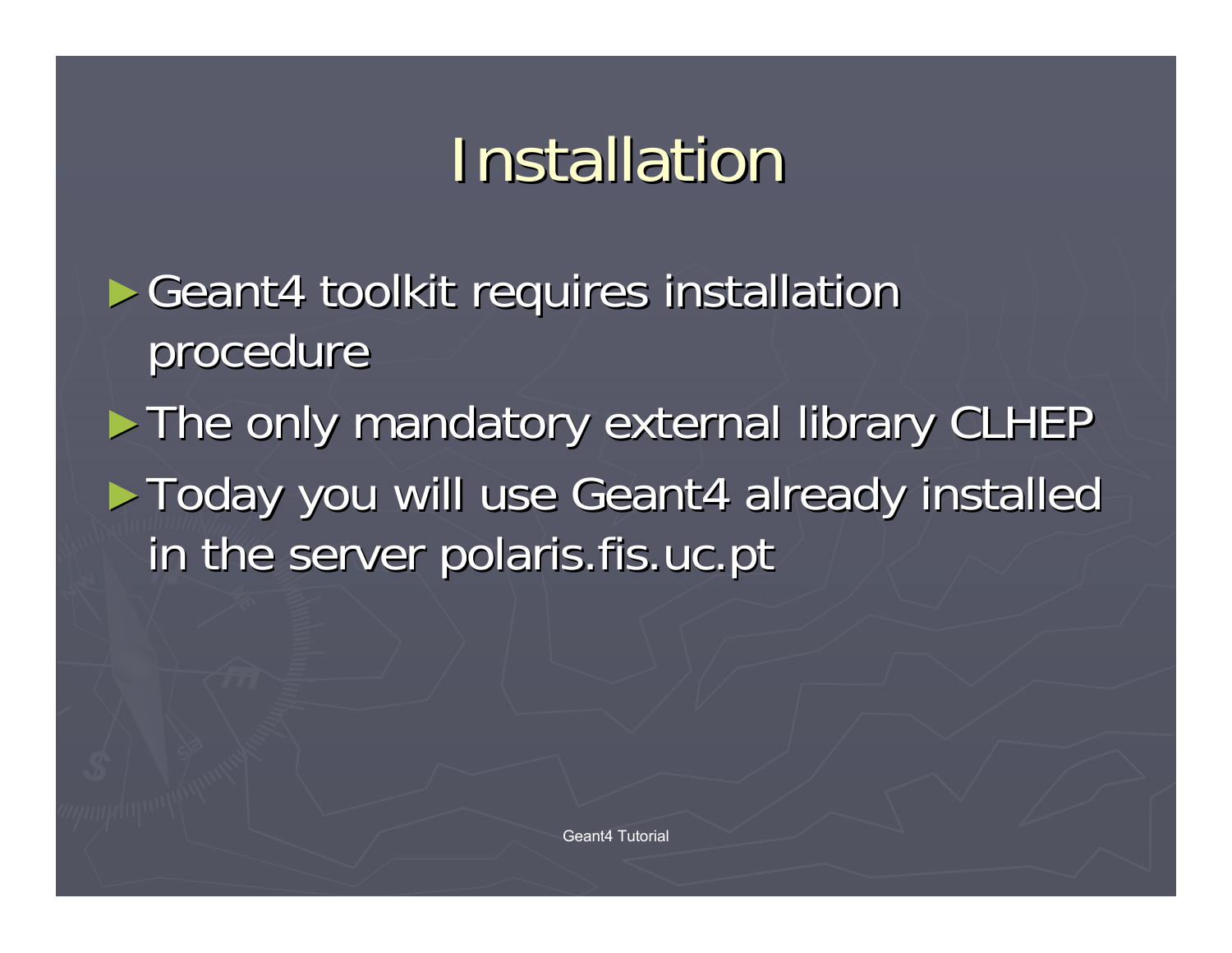## Geant4 Environment

► Login

► Define G4 environment . /opt/g4tutorial/setup.sh . /opt/g4tutorial/setup.sh pwd

env | grep G4

 $\blacktriangleright$  You see in the screen the list of G4 environment variables

► Copy first example to your directory cp –r /opt/g4tutorial/temp/TestEm3.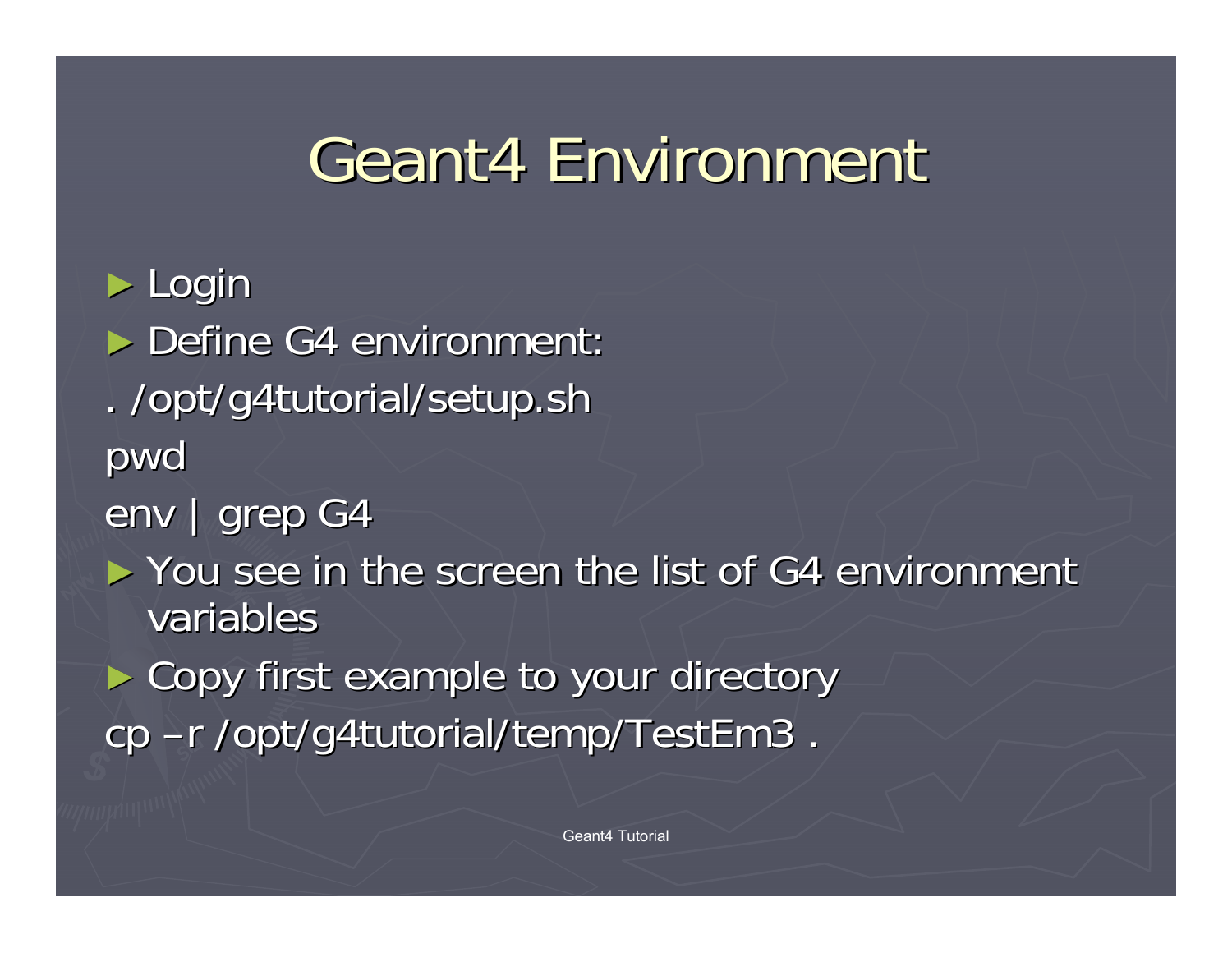### User Classes

### cd TestEm3

#### less TestEm3.cc

- ► main()
	- $\blacksquare$ The toolkit does not provide  $main()$ .
	- $\blacksquare$ There are more 70 examples
- ► Initialization classes Initialization classes
	- $\blacksquare$ **Detector Construction**
	- $\blacksquare$ **Physics List**
- $\blacktriangleright$  Action classes
	- $\mathbf{R} \in \mathbb{R}^n$ Invoked during an event loop
		- ► Primary Generator Action
		- ► Run Action
		- ► Event Action
		- ► Stacking Action
		- ► Tracking Action
		- ► Stepping Action

►You can define VisManager, (G)UI session, optional user action classes, and/or your persistency manager in your *main()*.

Note : classes written in yellow are mandatory.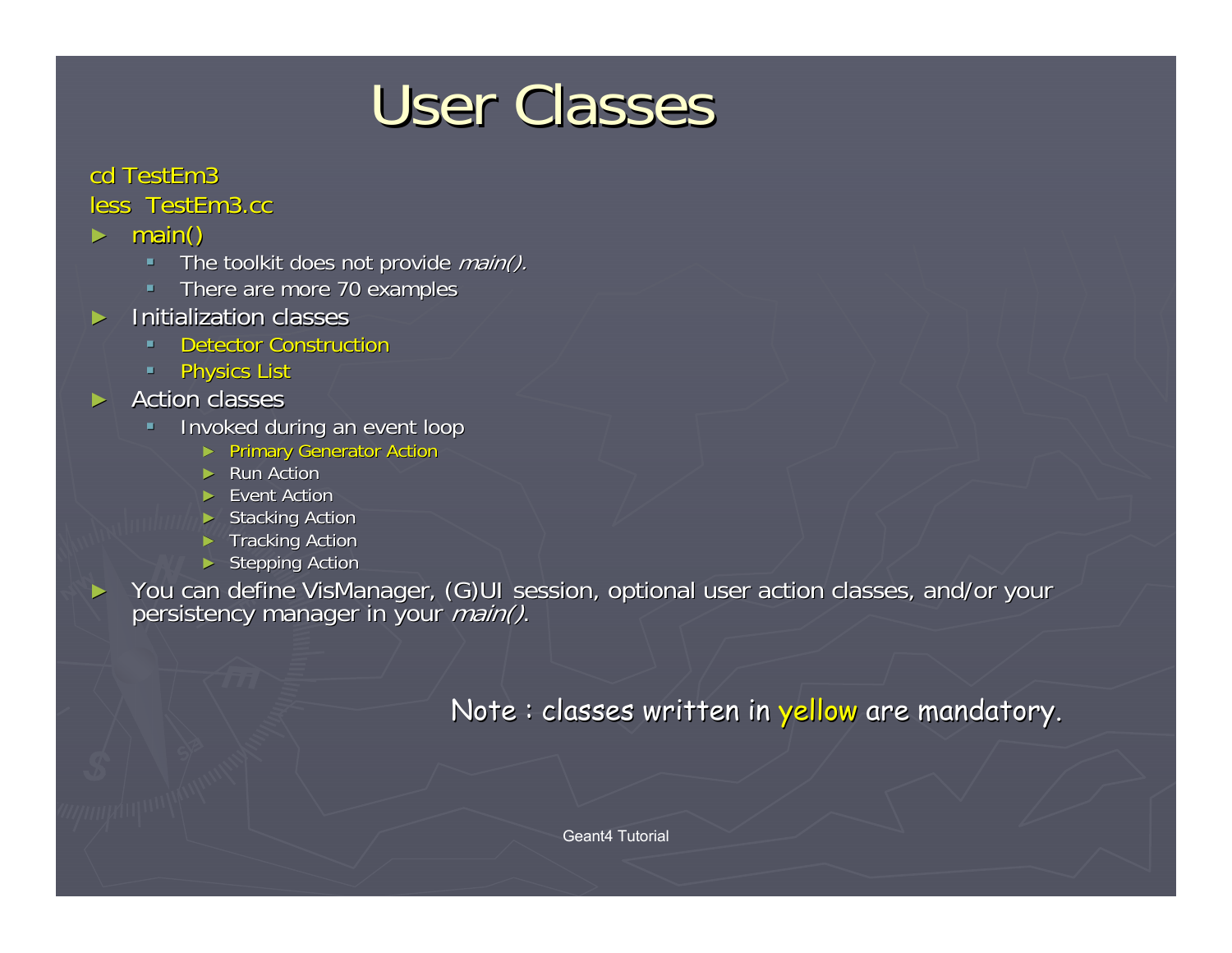# Compile, link and run

cd TestEm3

► It is an example of G4; to see its components: ls src

 $\blacktriangleright$  To see the main():

less TestEm3.cc

 $\blacktriangleright$  To run in batch mode:

gmake

TestEm3 TestEm3.in >& result.out less result.out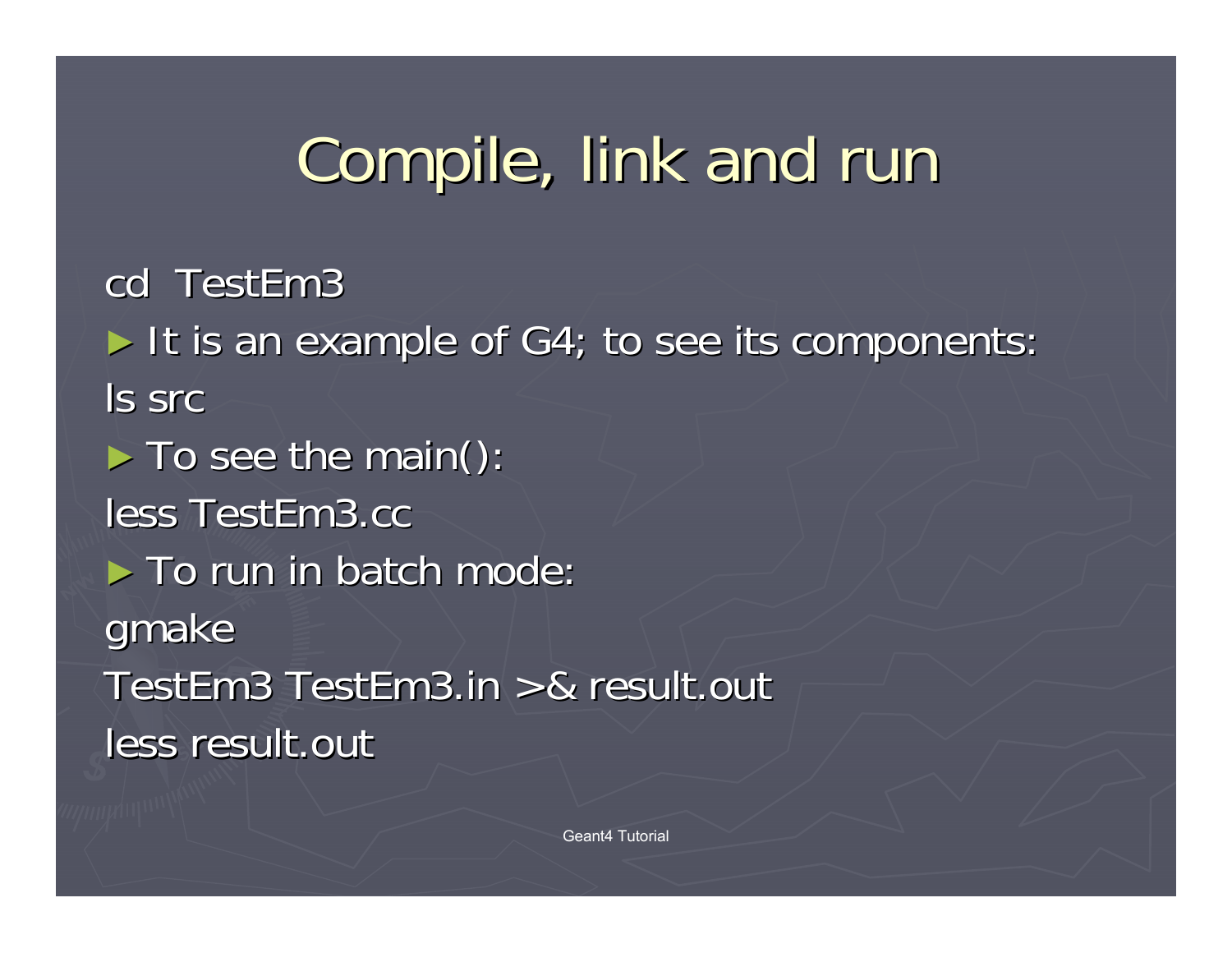## Exercise 1: Proton stopping Exercise 1: Proton stopping

 $\triangleright$  Start interactive session: TestEm3 /control/execute tutor.mac /gun/particle proton /gun/particle proton /gun/energy 1 GeV /run/beamOn/gun/energy 200 MeV /run/beamOn/run/beamOn 10 ► Question: estimate energy below which protons stopped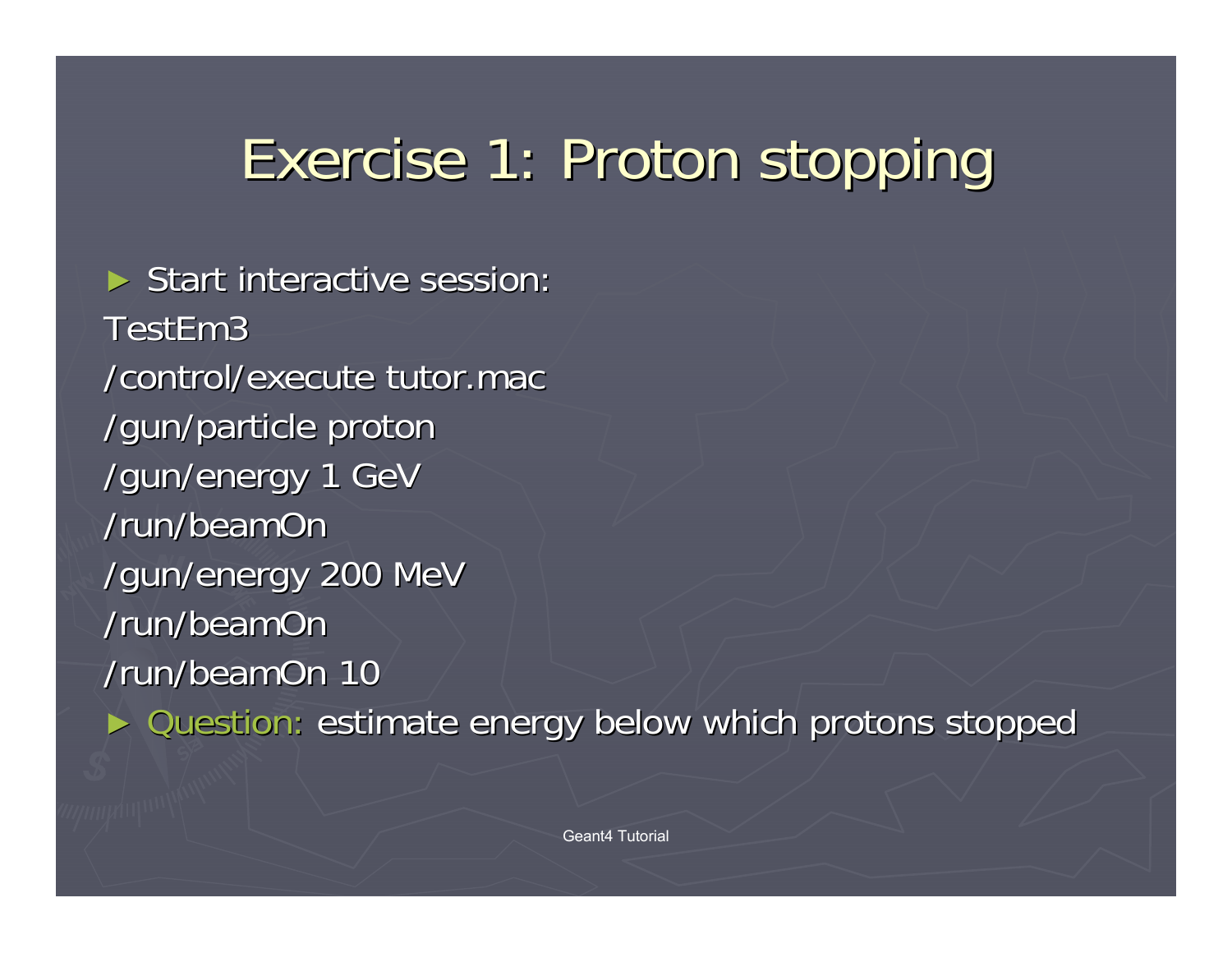## Exercise 2: Muon physics

/gun/particle  $mu+$ /gun/energy 1 GeV /run/beamOn 10 /gun/energy 10 GeV /run/beamOn 10 /gun/energy 100 GeV /run/beamOn 10 /gun/energy 100 MeV /run/beamOn 10 ► Question: explain the last plot /tracking/verbose 1 can help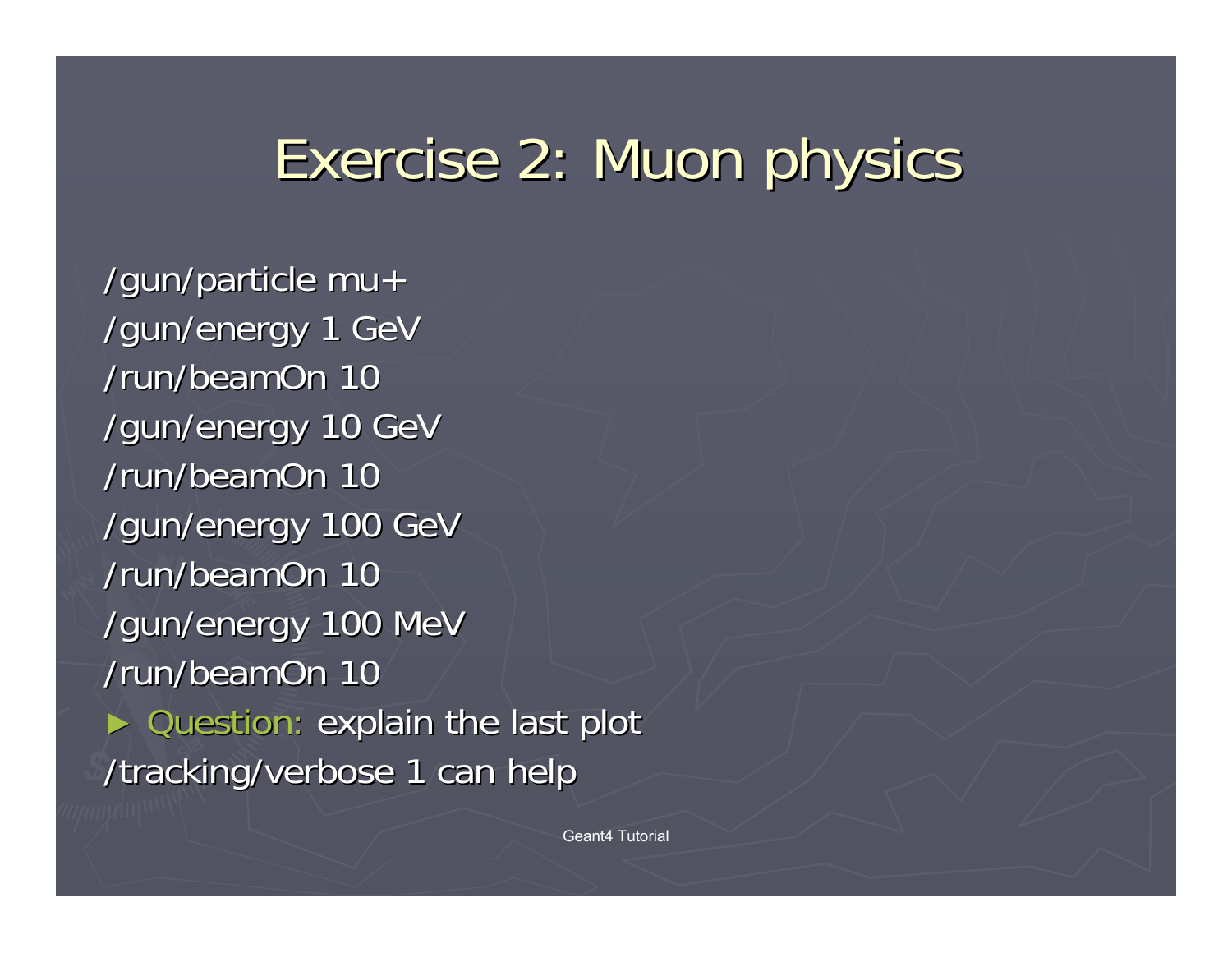# Terminology (G4 jargons) Terminology (G4 jargons)

- ►Run, event, track, step, step point
- ►Geometry volumes:
	- **Solid, Logical, Physical**
- ► Media:
	- Material, element, isotope
- ►Particle<sup>.</sup>
	- ¥. Particle Definition – static parameters
	- $\mathbf{u} \in \mathbb{R}^n$ Dynamic Particle – dynamic parameters
- ►**Track**  $\leftarrow$  **+ trajectory, step**  $\leftarrow$  **+ 2** trajectory points:
	- PreStepPoint, PostStepPoint
- ► $Process = Physics$ 
	- **At rest, along step, post step**, **end**
- ►Cut -> production threshold!
- ►Sensitive detector, hit, hits collection



Geant4 Tutorial

Courtesy T. Ersmark, KTH Stockholm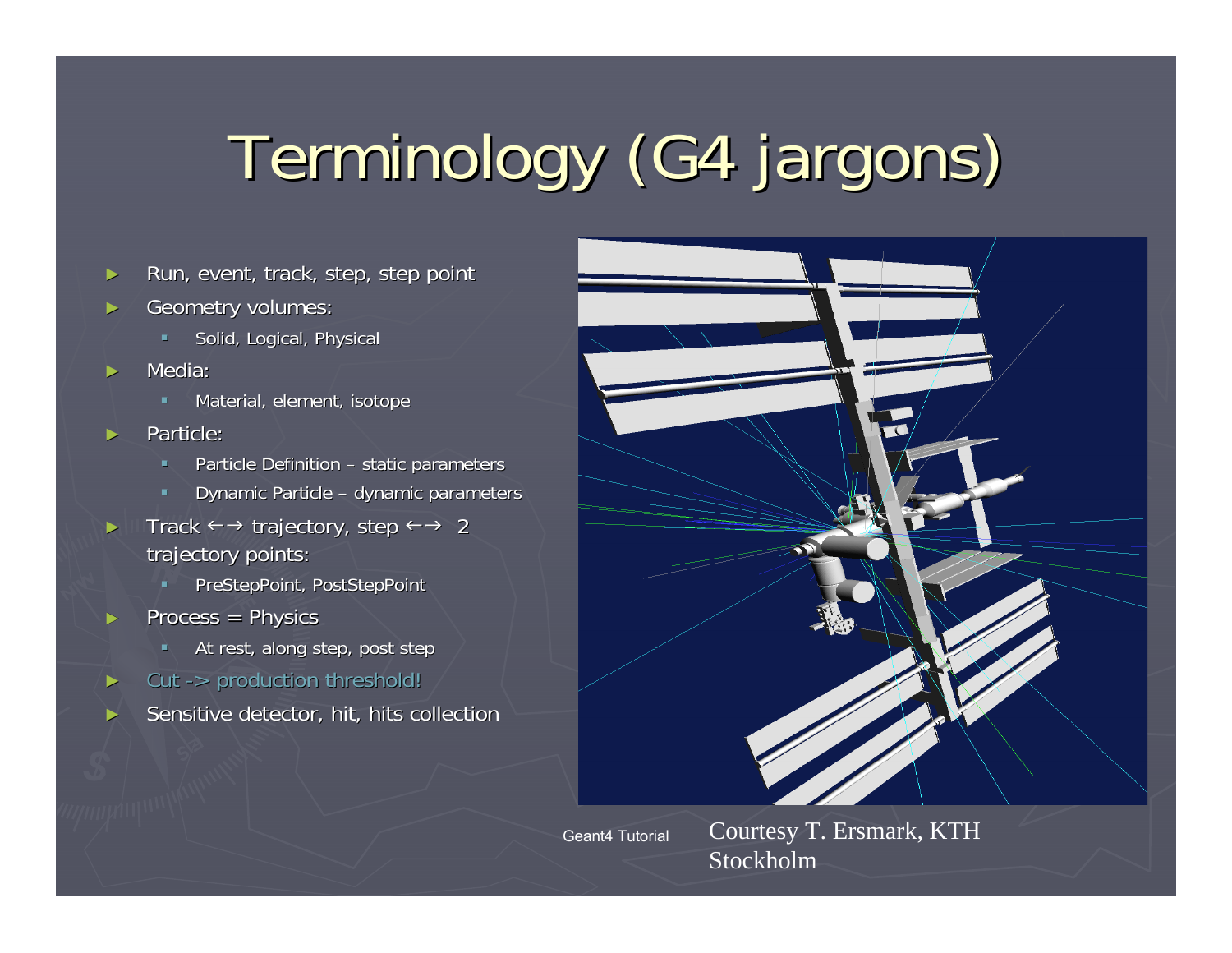## Exercise 3: EM shower

► TestEm3 was created for simulation of sampling calorimeters – there are number of macro files for different configurations and there is a standard output of calorimeter response /gun/particle e-/gun/energy 1 GeV /run/beamOn 1 /run/beamOn 10 /gun/particle gamma /gun/particle gamma /run/beamOn 1 /run/beamOn 10

► Question: estimate energy below which electron shower<br>will not be developed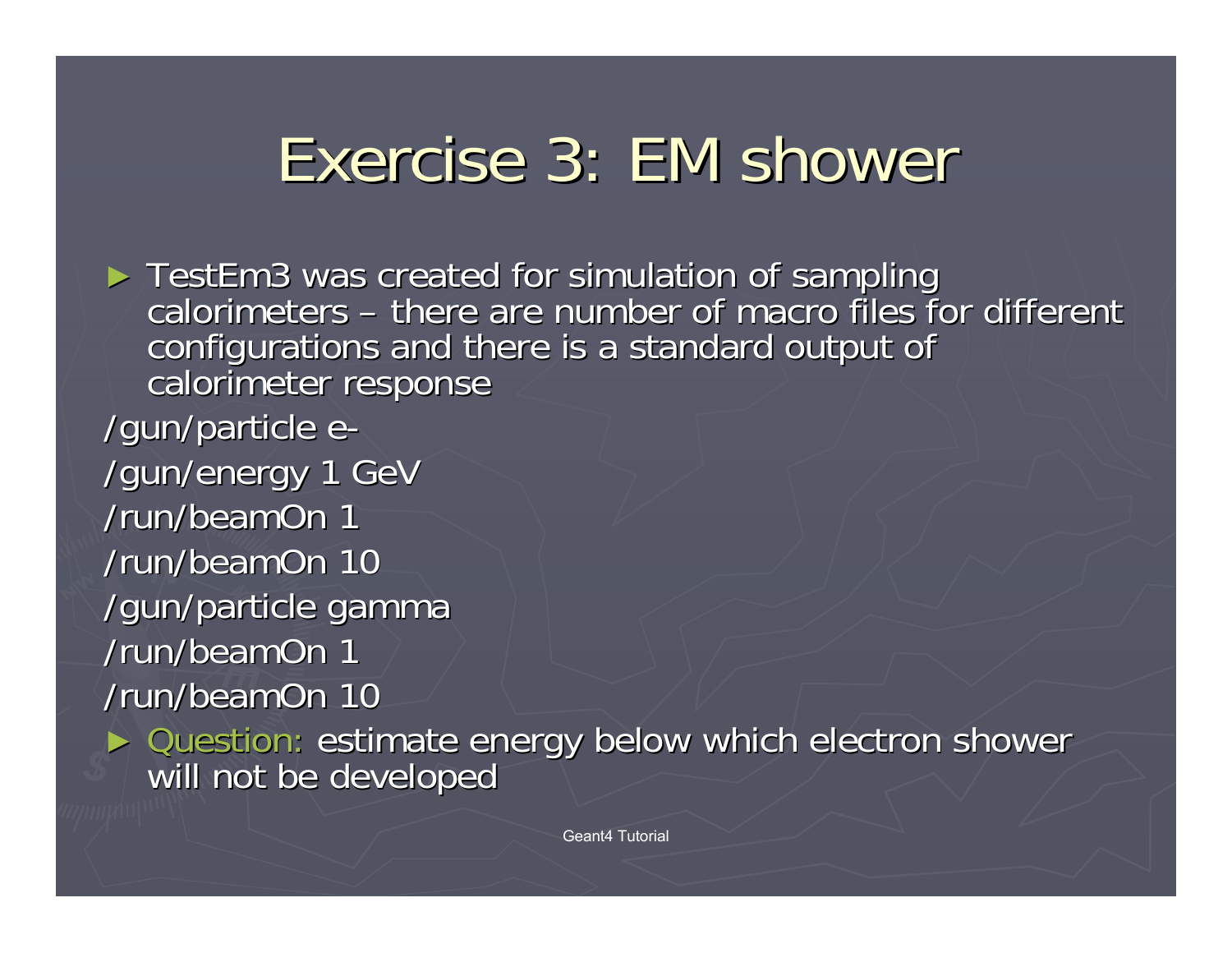## Exercise 4: Production Thresholds Exercise 4: Production Thresholds

ls /testem/phys

 $\blacktriangleright$  Unix command Is and also tab can be used to see available Geant4 UI commands Geant4 UI commands /testem/phys/setCuts 0.1 mm /gun/particle e-/gun/energy 0.5 GeV /run/beamOn 10 ► Physics tables have been recalculated /testem/phys/setCuts 1 cm /run/beamOn 10 ► Question: estimate cut in range for which no secondary particles will be produced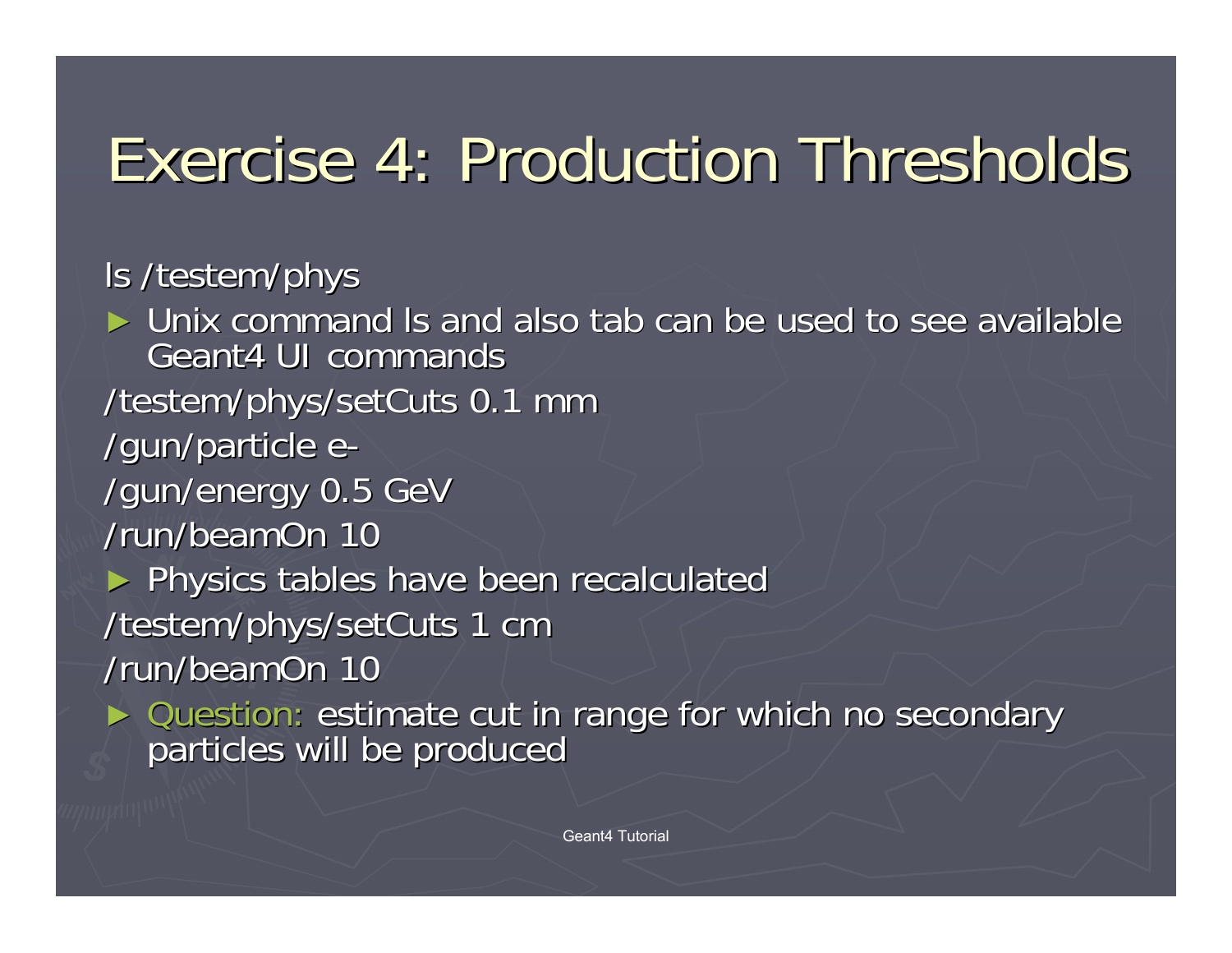## What is tracked in Geant4?

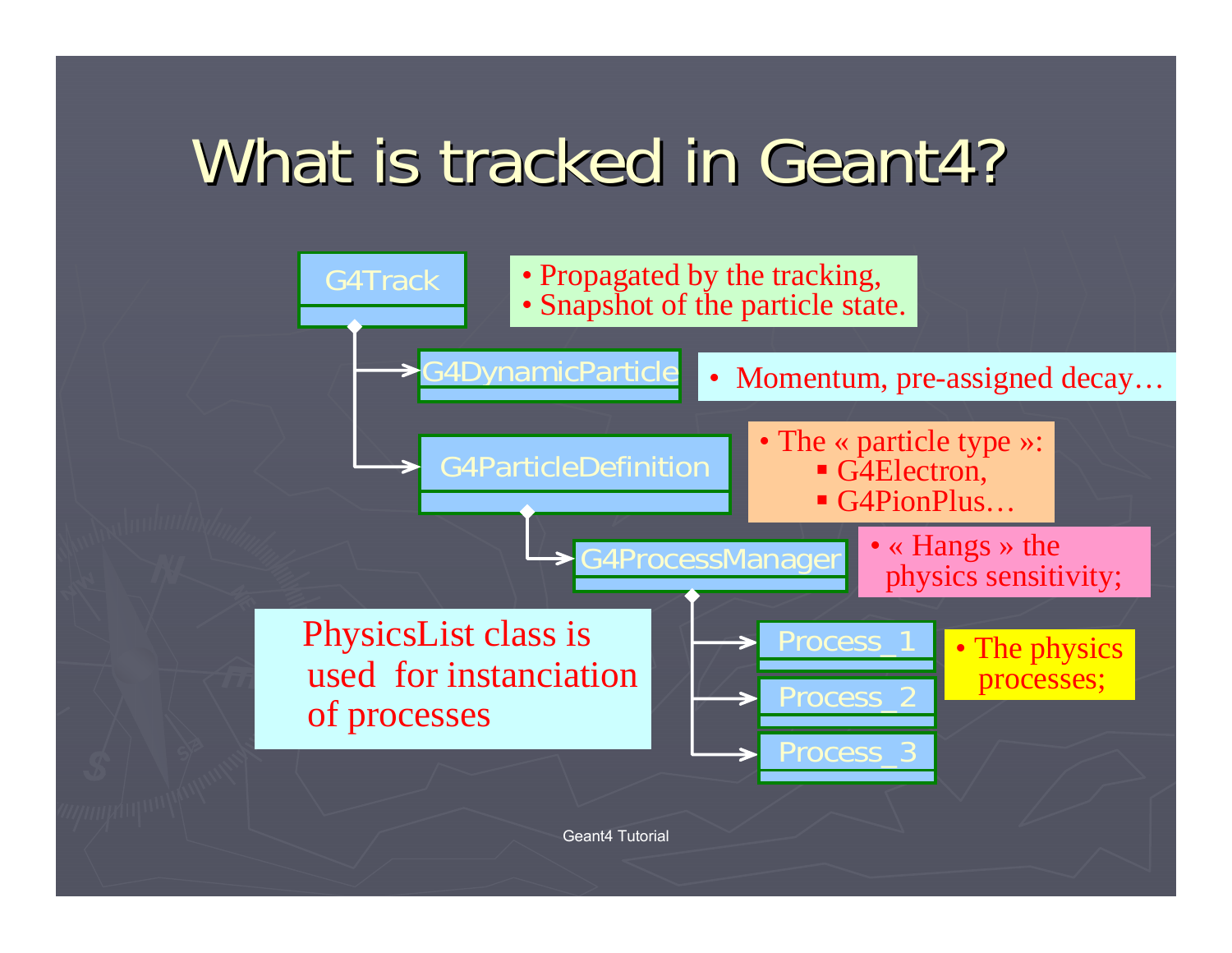## Exercise 5: UI interface

ls /material

/material/g4/printMaterial Lead

► Material is defined via its elements and isotopes /material/nist/listMaterials

► About 300 predefined materials are available /particle/list /particle/list

► Shows particles defined in current Physics Lists /process/list /process/list

► Shows particles defined in current Physics Lists

► Question: which processes are defined for pi+? Gamma? /testem/det/setField 1 tesla

► Try out different particles at different energies

► Try out to switch on magnetic using /testem/det subdirectory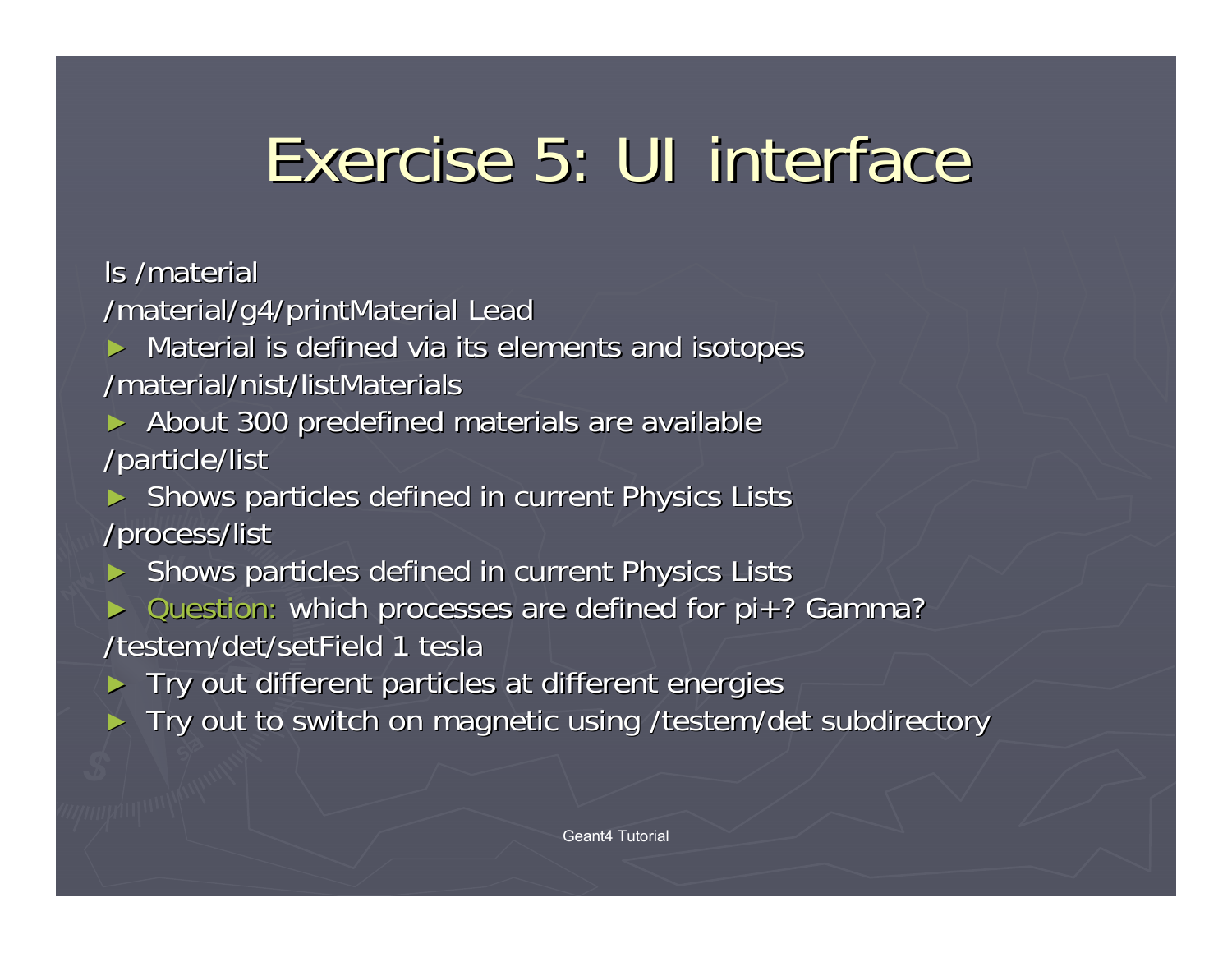### Exercise 6: EM processes

#### ExitlsTestEm3 /control/execute exo3q1.mac ►Only processes on gamma conversion, ionisation and pair production are active ►Only one thick absorber Al; Magnetic field is on. /run/beamOn 1 /run/beamOn 1 /tracking/verbose 1 /run/beamOn 1 /gun/particle e-/gun/position 0 0 0 /gun/position 0 0 0 /run/beamOn 1 /run/beamOn 1 /gun/particle  $e+$ /run/beamOn 1 /run/beamOn 1 ► Question: select energy, which will allow to see e+ annililation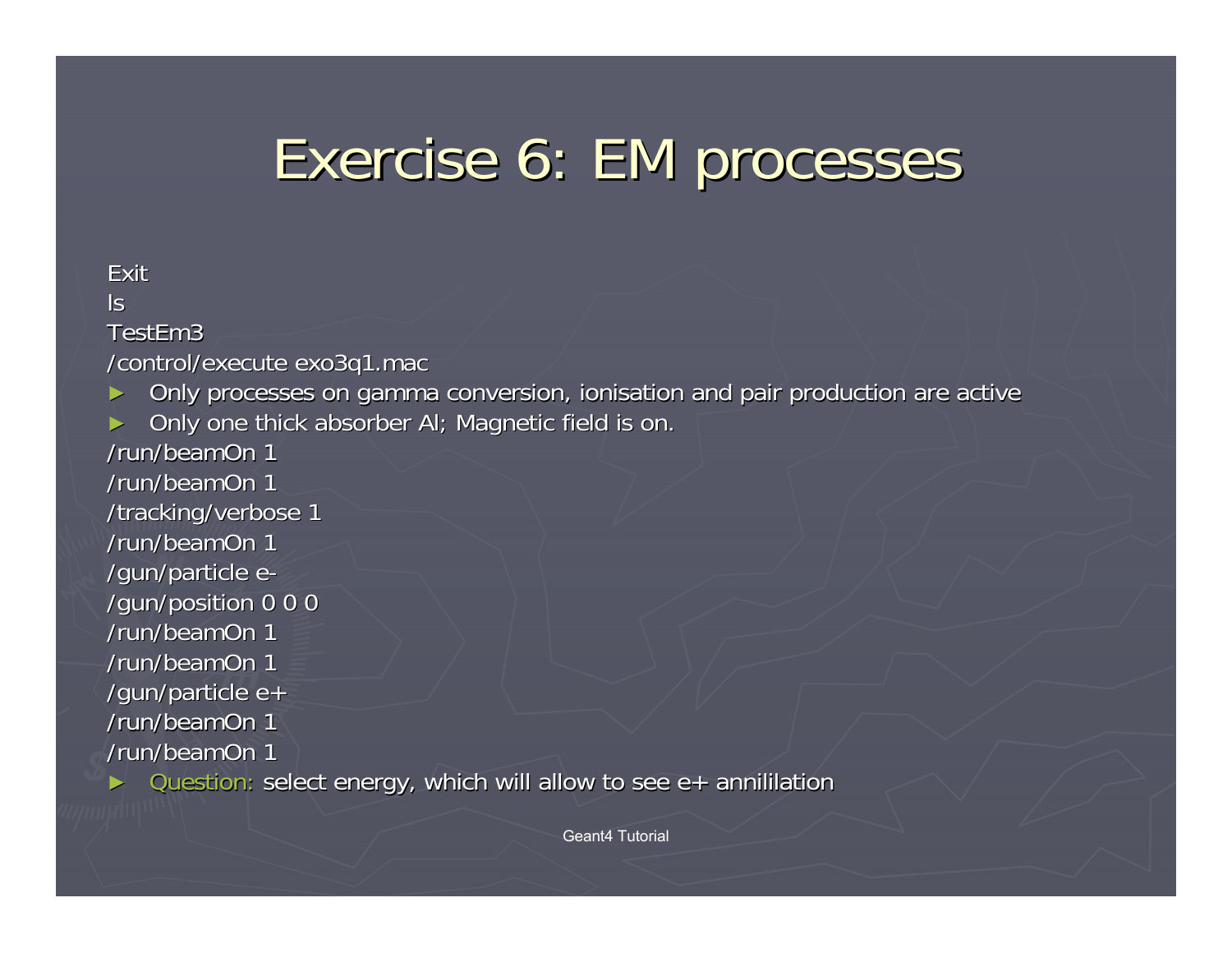## Exercise 7: Attenuation of photon Exercise 7: Attenuation of photon beam in absorber

exitcd ../ cp -r /opt/g4tutorial/temp/TestEm14. cd TestEm14 gmake TestEm14 TestEm14.in  $>8$  res.out less res.out ► Example demonstrate several ways of computing of gamma attenuation in media

► Question: compute attenuation coefficient in Be, Fe, Pb, water for gamma energy 1 MeV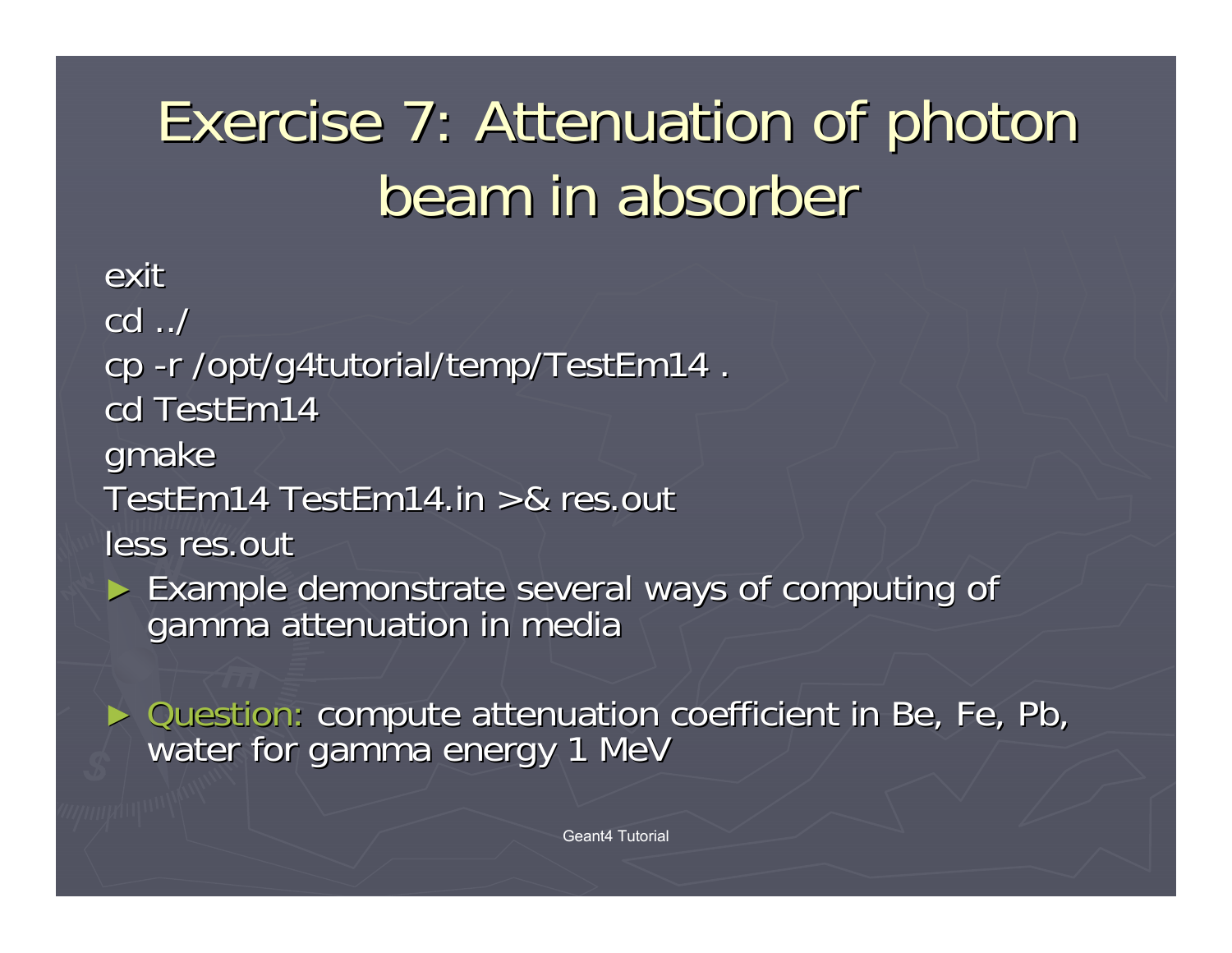## Exercise 8: Different Visualization Exercise 8: Different Visualization **Commands**

exitcd ../ cp /opt/g4tutorial/temp/TestEm9. cd TestEm9 gmake<sup>'</sup> TestEm9 TestEm9.in  $>8$  res.out less res.out

►Example demonstrate cuts per region facility for setup, which includes vertex detector and crystal calorimeter

TestEm9

/control/execute vis.mac

/run/beamOn

►Only charged tracks are shown

ls /testem/event

►Question: find out a command to switch on neutral tracks

ls /vis/viewer/set

► Question: find out a command to change viewpoint and display the setup